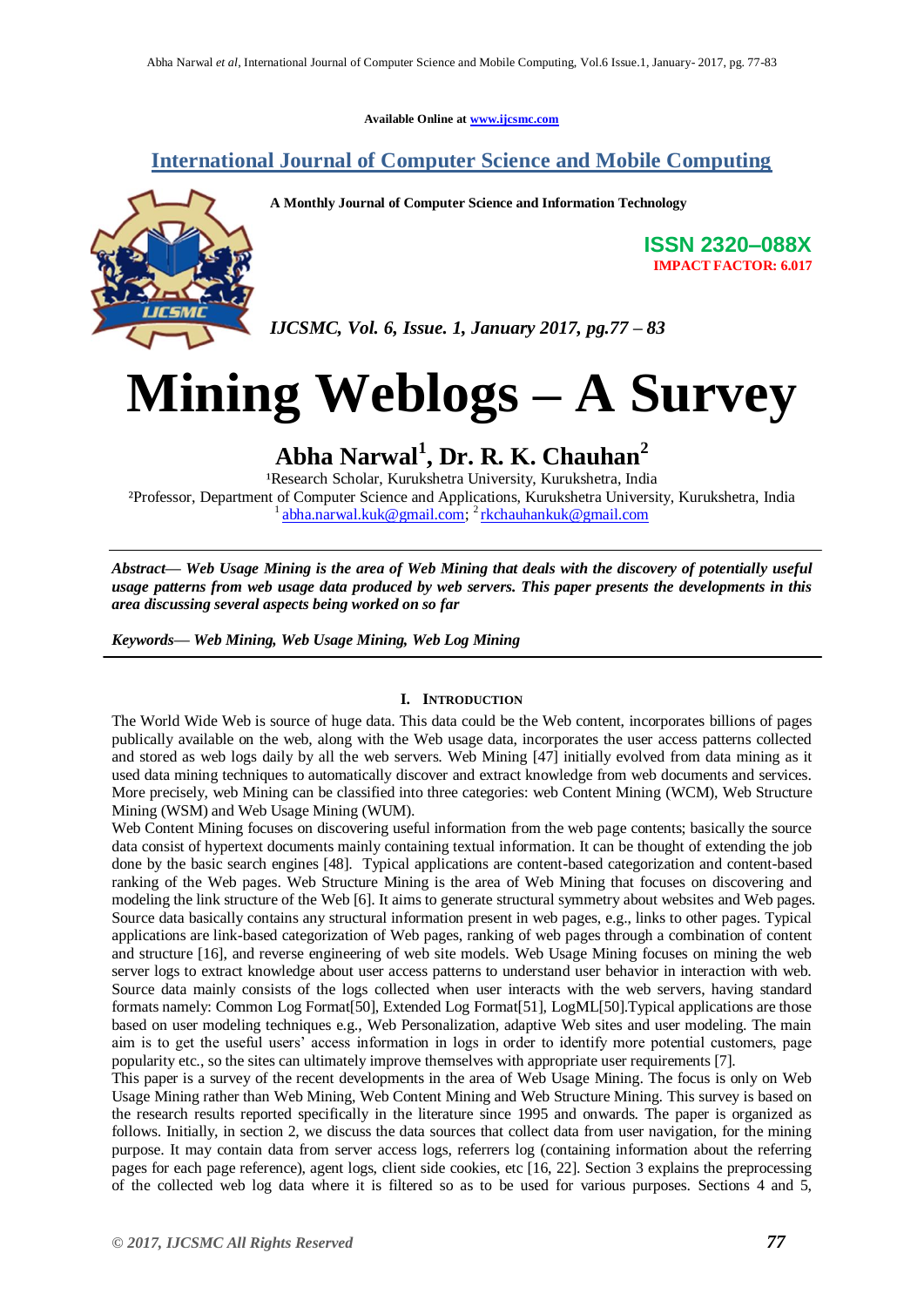respectively, contain the techniques for Web Usage Mining, and its applications. Section 6 discusses privacy issues raised by accurately tracking of user behavior through Web Usage Mining.

#### **II. DATA SOURCES**

The data for Web Usage Mining is collected mainly from three sources: (i) Web servers, (ii) proxy servers, and (iii) Web clients.

#### *A. Web Servers*

Web servers are the main and the richest source of data. They collect huge amount of navigation information in their huge databases as Web log files. The log files have standard formats e.g. Common log Format [50], Extended Log Format [51], LogML [50]. These logs are basically text files containing the basic information needed for the purpose of Web Usage Mining like name, IP address of the remote host, date and time of request, and even the exact request that was sent by the client. Sometimes, in case of massive log repositories instead of text files we use databases which helps improve the querying the log [15, 22].

The main issue in extracting log information from the web servers is the identification of users' sessions. All the users' clickstreams need to be grouped in order to clearly identify the paths followed by user while navigating through the website. Although, several types of information present in log files is helpful, it's still a difficult job. Commonly cookies are used to track the sequence of users' clickstrems [42]. If cookies are not available, several heuristics [23] can be employed to reliably identify users' sessions. However, in actual practice it is impossible to track the exact navigation paths since the use of back button is not tracked at the server level. Techniques to counter these problems are discussed in section 3.

Instead of Web logs, users' activities can also be tracked down by sniffing the TCP/IP packets. Although using this users' sessions cannot be identified exactly, still using packet sniffers is helpful in many ways [16] like: i) data are collected in real time; ii) information coming from different web servers can be easily combined into a single log; iii) use of special buttons, like the stop button, can be detected so to gather the information that is usually missing in log files. In spite of these advantages, packet sniffers are rarely put into practice as they raise scalability issues on web servers with high traffic [16], plus encrypted packets used in secured commercial transactions, cannot be accessed by them. Clearly, application of web usage mining to e-business suffers from this limitation severely [39].

The best approach for tracking web usage is probably, directly accessing the server application layer [32], which is not always possible as there may be issues related to the copyright of server applications. Plus the web usage mining application thus used must be server-specific so as to fulfil the specific tracking requirements.

#### *B. Proxy Servers*

Proxy Servers are provided to customers by their Internet Service Providers (ISPs) in order to improve navigation speed through caching. Even at proxy level usage data is collected in a similar way as that at the server levels, in many respects except from the fact that at this level data of groups of users accessing huge group of web servers is collected. Again, not all users' access paths can be recognized and the session reconstruction is complicated, due to caching between the proxy server and the clients.

#### *C. Web Clients*

At Web Clients, usage data can be tracked by using Javascript, Java applets, or by modified browsers [16]. These techniques do avoid the problem regarding users' navigation path identification and those caused by caching, by giving access to more in depth information about the actual user behavior [31, 40], but they, clearly, depend heavily on the user cooperation and might concern them about their privacy as they raise issues regarding strict privacy laws which is discussed in section 6.

#### **III.INFORMATION PREPROCESSING**

The prerequisite step to any type of usage mining is the identification of a set of server sessions from the raw usage data, in order to know the exact accounting of each user accessed what pages of the website and for what duration limited. Although it is a fundamental step in web usage mining yet literature on it is quite limited. Preprocessing [40] processes the usage, content and structure data obtained from several data sources into various data abstractions like user, page file (file served to the user), server session, [49] episodes(subset of pageviews from a single server session) etc.

Preprocessing consists of four steps: i) data cleaning, ii) users' session identification and reconstruction, iii) retrieving information about the page content and structure, finally iv) data formatting [16].

#### *A. Data Cleaning*

It involves merging logs from multiple servers and eliminating all the data irrelevant for mining purpose like the requests for graphical page content, any other files that are embedded into the webpage, common scripts such as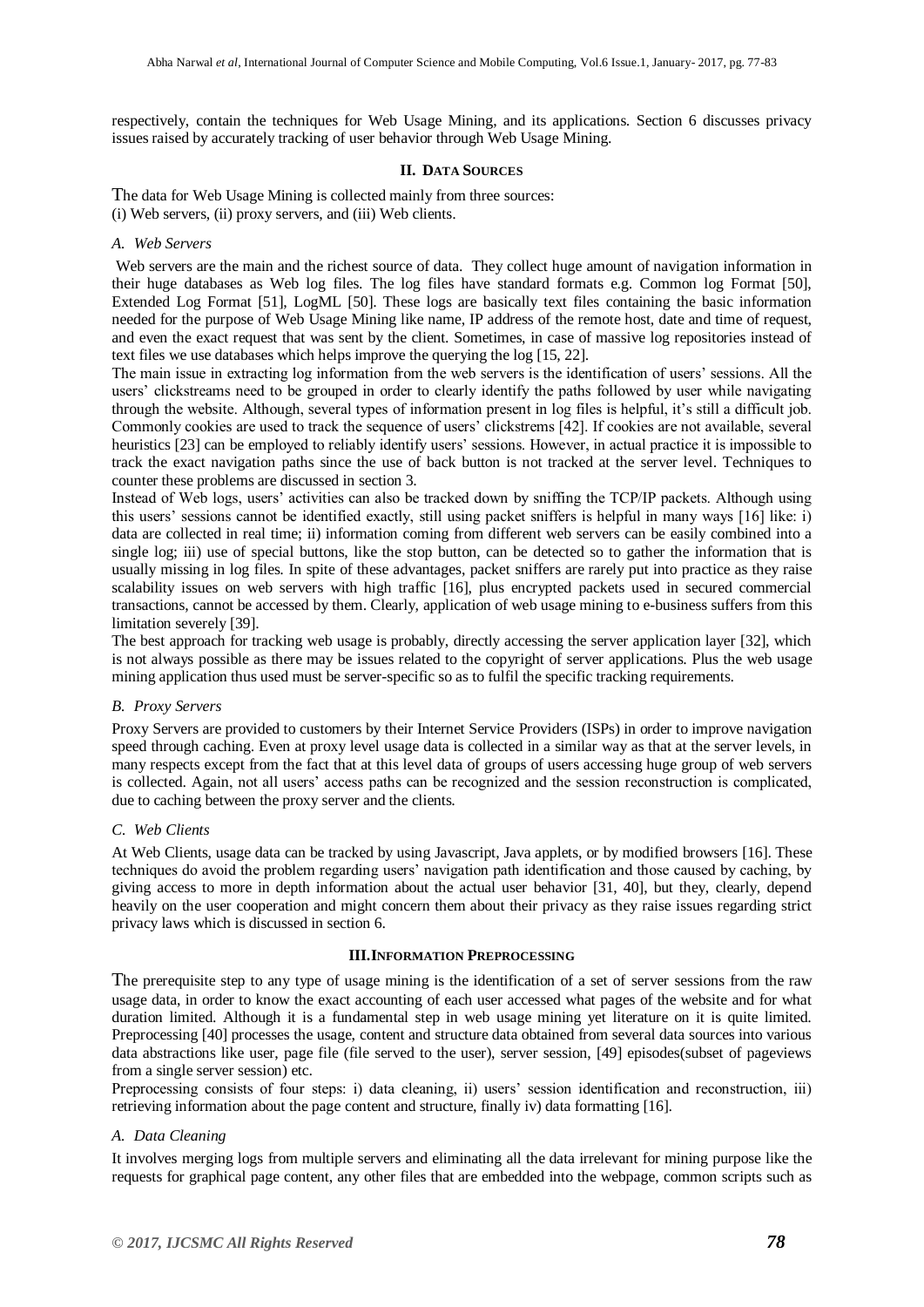count.cgi, and navigations performed by bots and web spiders. Former are easy to remove while robots and web spider navigation patterns are to be identified explicitly by referring to remote hostname or user agent, or by checking access to the robots.txt file, but some robots send a false user agent in HTTP request, needing heuristics based on navigational behavior to identify robot sessions from genuine users' sessions[46]. The proposed heuristics are based on earlier assumptions and a classification of navigations. The classifier is trained using well known navigation paths of robots and the resultant model is used for the classification of the navigational sessions without even having prior information about their user agent. However, a probabilistic model analysis algorithm namely, EM algorithm, based on Probabilistic Latent Semantic Analysis (PLSA) model is applied to the integrated usage data to infer the latent semantic factors as well as generate user session clusters for revealing user access patterns. Experiments have been conducted on real world data set to validate the effectiveness of the proposed approach.

#### *B. Users' session identification and reconstruction:*

It follows the steps (i) user and session identification from weblog data, and (ii) path completion within the previously identified sessions to reconstruct users' actual navigation path. It highly depends on the quality and quantity of data present in the web logs [41]. This task is made greatly complicated by the by the presence of local caches, corporate firewalls, and proxy servers. Proxy caching can be solved partially by using cookies [24], URL rewriting [33], or by making users enter a website through log in [34]. Cookies are source of a lot of information about the user, from which those can act as session identifiers are the ones we are interested in. However, cookies may also fail in cases like some browsers do not support cookies, and others allow their users to disable cookies. URL rewriting can be used, in such situations, by embedding the session id in all those URLs which will be written back to the browser; so whenever a user clicks on a link in a webpage, this rewritten URL is sent to the server and hence get stored in the weblog.

Path completion [23,25] is identifying the significant user accesses that are not recorded in the access log due to caching etc. It involves guessing cached navigation paths in the users' session on the basis of referring information from the log. SurfAid [16] introduced by IBM, to solve both proxy and web caching issues, has a javascript named Web Bug which has to be included in each page, asking server for a 1x1 pixel image generating parameters to identify that webpage and the overall process cannot be cached neither by proxy nor by the browser but logged by the server, hence solving the caching caused problem [16]. At a further level of granularity, users' session can be filtered by eliminating the episodes (very small server sessions) and low-support URI references (URIs which do not appear in a sufficient number of sessions) [40].

The sessionization problem arises for not knowing when to terminate session for a user, which is virtually impossible since the HTTP is stateless. Three heuristics for session termination identification have been discussed by [23]; two depending on duration between users' page requests, and one on the information about the referrer. Apart from these, we have Adaptive time out heuristic [16], setting different threshold for time oriented heuristics as suggested by [47].

#### *C. Content and Structure retrieval*

WUM applications mainly use visited URLs as the major source of data for mining but they do not suggest anything regarding actual page content. Experiments prove employing information regarding content and structure of the web site improves the effectiveness of the pattern analysis during preprocessing [21]. The web log data can be enriched with content based information [48], by introducing an additional categorization step in which web pages are categorized based on their content type. Even if adequate classification is unknown in advance, Web Structure Mining techniques can be employed to develop one. It classifies web pages based on their semantic areas and is used improve the information extracted from logs. Semantic Web can also be used for WUM where pages are mapped onto ontologies to add meaning to the frequently observed paths [24]. In this task, automatic extraction and classification of objects of different types into classes based on underlying domain ontologies, may be involved. There can be pre-specified domain ontologism or they may be learned automatically from available training data. Instead of user navigation paths, concept-based paths [33] can be used as they represent usual paths generalized over common concepts by means of intersection of raw users' path and similarity measures. An alternative way is to use information scent [34] for better user modeling, which is defined as " the imperfect, subjective perception of the value and cost of the information sources obtained from proximal cues, such as Web links, or icons representing the content sources".

#### *D. Data Formatting*

Once all previously mentioned steps for preprocessing have been applied to the server log, session data needs to be properly formatted according to the types of web usage mining technique to be employed. Data has been stored in many formats like, into relational database using a click fact schema [42], signature tree [22], WAP-tree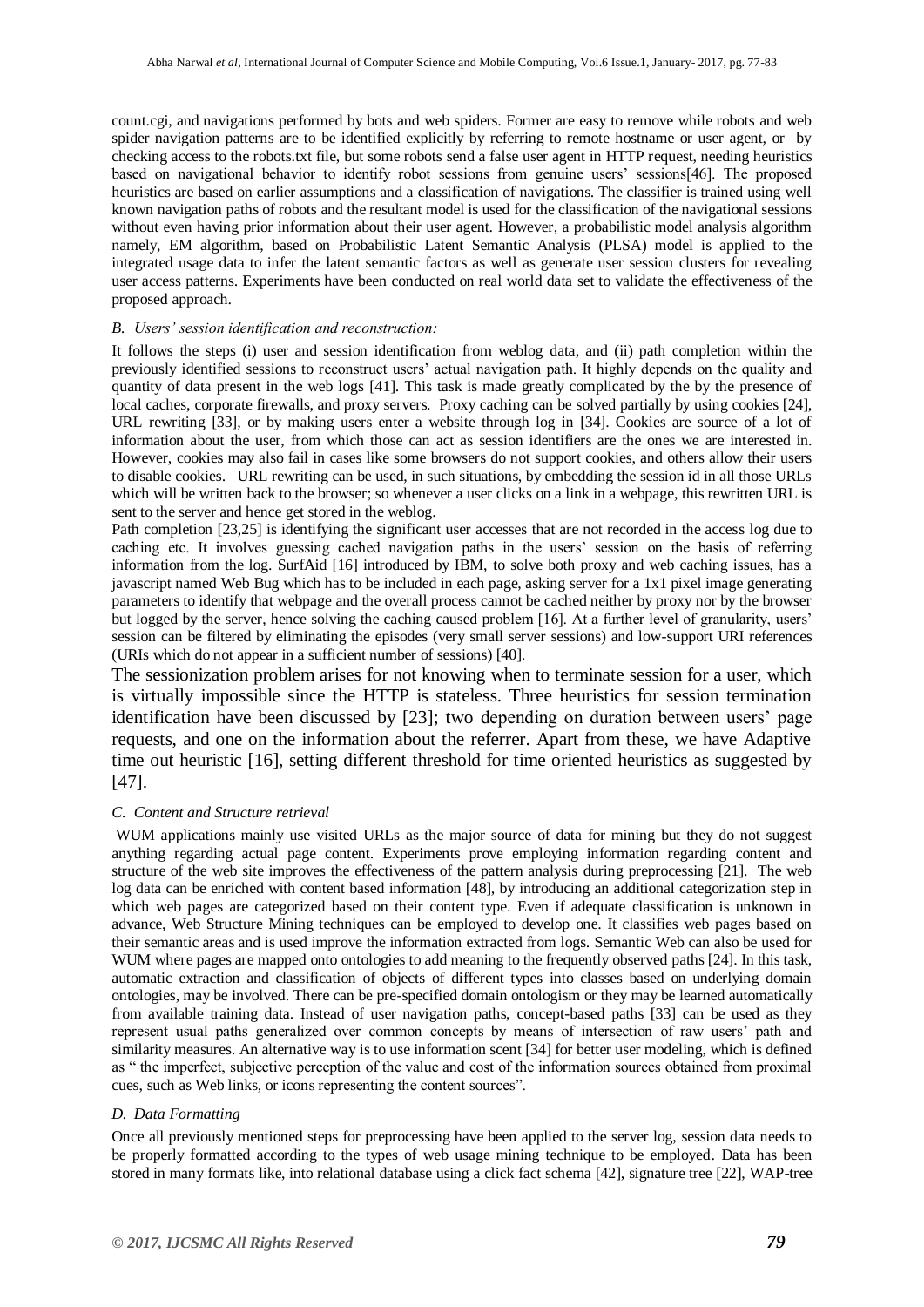[43], FBP tree [25], cube structure [35], Frequent Link and Access Tree (FLaAT) [5] etc. in order to improve the extraction of frequent patterns.

[1] proposes a methodology not only preprocesses the data but offers a few advanced features in the form of statistics such as the elapsed time taken in obtaining the output, hit count by respective IP and above all it exports the preprocessed data to a file which can be easily imported in any data mining tool. [9] proposes a preprocessing methodology based on hierarchical clustering.

#### **IV.WEB USAGE MINING TECHNIQUES**

Several knowledge discovery techniques have been developed exclusively designed for the purpose of web usage mining. Most researches revolve around four paradigms: i) Association Rules, ii) Sequential Patterns Rules, iii) Classification, and iv) Clustering. A complete reference is provided in [36].

*Association Rule Mining:* It is one of the fundamental data mining techniques and most used web usage mining technique. Association rules are implications of the form  $X \Rightarrow Y$  where the rule body X and the rule head Y are set of items within a set of transactions. The rule  $X \Rightarrow Y$  states that the transactions which contain the items in X are likely to contain also the items in Y. When applied to Web Usage Mining, association rules are used to find associations among Web pages that frequently appear together in users' sessions. The typical result has the form: "A.html, B.html  $\Rightarrow$  C.html",

which states that if a user has visited page A.html and page B.html, it is very likely that in the same session the same user has also visited page C.html. A modification in Apriori algorithm [36] produces such results. To evaluate the association rule mined from web usage data, a measure of interest can be calculated [30]. Ref. [37] exploits a mixed technique of association rules and fuzzy logic to dig out fuzzy association rules from weblogs. [17] For identifying the frequent sequence patterns (itemsets) from the pre-processed cache logs in linear time, association rules can also be used to mine for web access patterns of users using a variation of the Apriori algorithm[36].

*Sequential Pattern Rules:* Sequential patterns are used to discover maximal frequent subsequences from large amount of sequential data in appearing in users' session. The typical sequential pattern has the following form [16]: the 70% of users who first visited A.html and then visited B.html afterwards, have also accessed page C.html in the same session. Sequential patterns are similar to association rules to an extent that algorithms to extract association rules can also be used for sequential pattern mining. But sequential patterns include the concept of time, i.e., at which point of the sequence a certain event happened, while in association rules mining, information regarding the event sequence is not considered. Sequential analysis can be used to reveal four unique web navigation behavior categories, namely search-information browsing, social-information browsing, ecommerce-information browsing, and direct browsing [2]. Basically, two categories are used for association rule mining: one based on the association rules, and other based on tree – structure and Markov chains to represent the users' access patterns. Few well-known Association rule mining algorithms have been modified to mine sequential patterns e.g. AprioriAll [30] and GPS [16] are two extensions of Apriori algorithm [36]. Another algorithm [43] represents navigation patterns in the form of tree known as WAP-tree, for mining web access patterns and surpassed the above mentioned algorithms. Many extensions of WAP tree have been proposed and are doing well like [19] proposes parallel implementation of WAP-tree mining algorithm, [11] uses layer coded Breadth-First linked WAP-tree for mining maximal sequential patterns, [39] proposes a WAP-tree mining algorithm namely, DLT-mine (Doubly Linked Tree algorithm), to efficiently find all access patterns that satisfy user specified criteria. FreeSpan algorithm [45] focuses on the integration of frequent sequence mining while PrefixSpan [20] uses an approach based on data projection. [10] provides a survey on sequential pattern finding.

*Clustering:* This technique groups the similar items from huge amount of data based on a general idea of distance function that is a measure of similarity between the groups. It is widely used for web usage mining [35, 8, 14]. [3] combines clustering with fuzzy logic for enhanced usage mining, [12] applying fuzzy clustering to identify target group. [31] combines association rule mining and clustering into a method called association rule hypergraph partitioning. First, association rules are used to extract frequent patterns from user sessions; then the frequent patterns are used to build a graph in which: (i) nodes are the visited Web pages, (ii) edges connect two or more nodes if there is a frequent pattern which contains the pages represented by the nodes; (iii) edges are weighted depending on the relevance of patterns connecting the nodes.

#### **V. APPLICATIONS**

The general goal of Web Usage Mining is to gather interesting information about users navigation patterns (i.e., to characterize Web users). This information can be exploited later to improve the Web site from the users' viewpoint. The results produced by the mining of Web logs can used for various purposes [7]: (i) to personalize the delivery of Web content; (ii) to improve user navigation through pre-fetching and caching; (iii) to improve Web design; or in e-commerce sites (iv) to improve the customer satisfaction.

*Personalization of web content.* Web Usage Mining techniques can be used to provide personalized Web user experience. For instance, it is possible to anticipate the user behavior in real time by comparing the current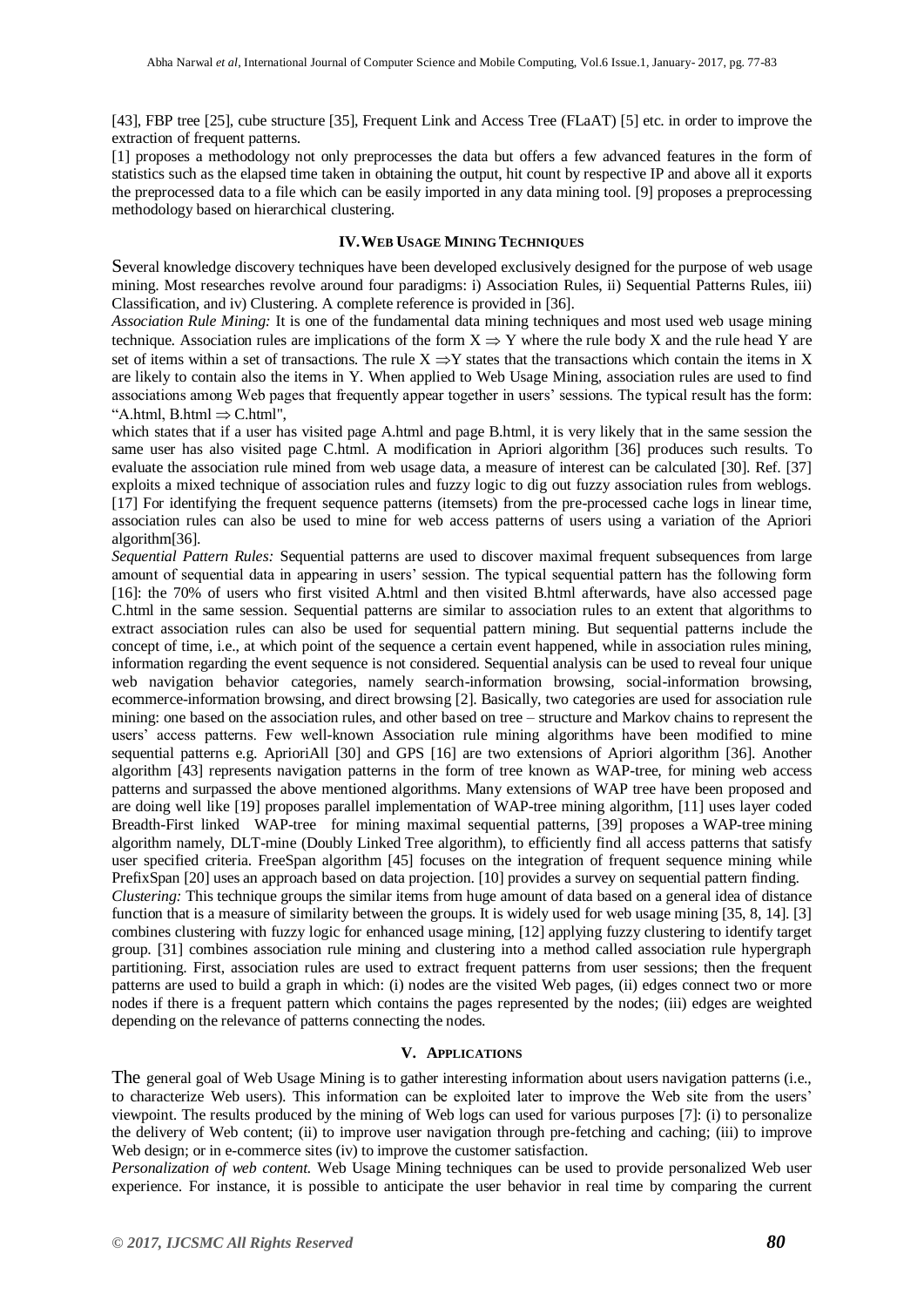navigation pattern with typical patterns which were extracted from past Web log. In this area, recommendation systems are the most common application; their aim is to recommend interesting links to products which could be interesting to users [47,31,38,30]. Personalized Site Maps [40] are an example of recommendation system for links [42]. Ref. [41] proposed an adaptive technique to reorganize the product catalog according to the forecasted user profile. An approach to integrate domain ontologies into the personalization process based on Web Usage Mining is proposed in [42], including an algorithm to construct domain-level aggregate profiles from a collection of semantic objects extracted from user transactions. A survey on existing commercial recommendation systems, implemented in e-commerce Web sites, is presented in [33].

*Pre-fetching and caching.* The results produced by Web Usage Mining can be exploited to improve the performance of Web servers and Web-based applications. Typically, Web Usage Mining can be used to develop proper pre-fetching and caching strategies so as to reduce the server response time, as done in [34–36, 39, 47]. *Support to the design.* Usability is one of the major issues in the design and implementation of Web sites. The

results produced by Web Usage Mining techniques can provide guidelines for improving the design of Web applications. Ref. [49] uses stratograms to evaluate the organization and the efficiency of Web sites from the users\_ viewpoint. Ref. [39] exploits Web Usage Mining techniques to suggest proper modifications to Web sites. Adaptive Web sites represents a further step. In this case, the content and the structure of the Web site can be dynamically reorganized according to the data mined from the users' behavior [30,41].

*E-commerce.* Mining business intelligence from Web usage data is dramatically important for ecommerce Web-based companies. Customer Relationship Management (CRM) can have an effective advantage from the use of Web Usage Mining techniques. In this case, the focus is on business specific issues such as: customer attraction, customer retention, cross sales, and customer departure[42,37,43].

#### **VI.PRIVACY CONCERNS**

As Web usage mining is being used for predicting users' behavior by gathering sensitive information about them from several sources, it is likely to raise privacy concerns. Many countries, European Union, and the United States are having strict laws about privacy [16]. The point regarding users' privacy was first discussed in [41] as a relevant and sensitive issue. [44] raised privacy issues linked to Web Personalization. A proposal to deal with these issues on web is P3P (Platform for Privacy Preferences) [26]. Its purpose is to enable websites to express their privacy practices in a standardized format that can be automatically retrieved and interpreted by the user agents. It enables Web users to understand what data will be collected by sites they visit, how that data will be used, and what data/uses they may "opt-out" of or "opt-in" to. But P3P does not completely solve the issue as it does not provide any mechanism to ensure that visited websites will actually act according to their declared policies, plus it does not address the issues raised by web mining techniques [16]. Web Usage Mining uses user profiling which is very important for e-business applications, and uses sensitive information about users' online behavior and activities. Research are being done to tackle these privacy issues so as to collect effective information of users appropriate for usage mining without accessing the information that violates users' privacy. Working with this approach, [44, 27] focus on decision tree techniques and, [18, 28, 29] on the Association rules. Solutions are yet to be proposed for the privacy issues from web usage mining point of view.

#### **VII. CONCLUSIONS**

This paper presented a survey of the recent developments in the area of Web Usage Mining. The data for Web Usage Mining is collected through several data sources as user navigation is recorded in several logs at server side as well as client side. Preprocessing process consists of: data cleaning, identification and the reconstruction of users\_ sessions, the retrieving of information about page content and structure, and the data formatting. Several knowledge discovery techniques designed for analysis of web usage data revolve around four paradigms: Association Rules, Sequential Patterns Rules, Classification, and Clustering. The usage patterns obtained from Web logs can be used for various purposes: to personalize the delivery of Web content; to improve user navigation through pre-fetching and caching; to improve Web design; or in e-commerce site, to improve the customer satisfaction etc. Predicting users' behavior by gathering sensitive information through Web Usage Mining raises privacy concerns. Research are being carried out to tackle these privacy issues so as to collect effective information of users appropriate for usage mining without accessing the information that violates users' privacy.

#### **ACKNOWLEDGEMENT**

This study was supported by Department of Computer Science and Application at Kurukshetra University, Kurukshetra.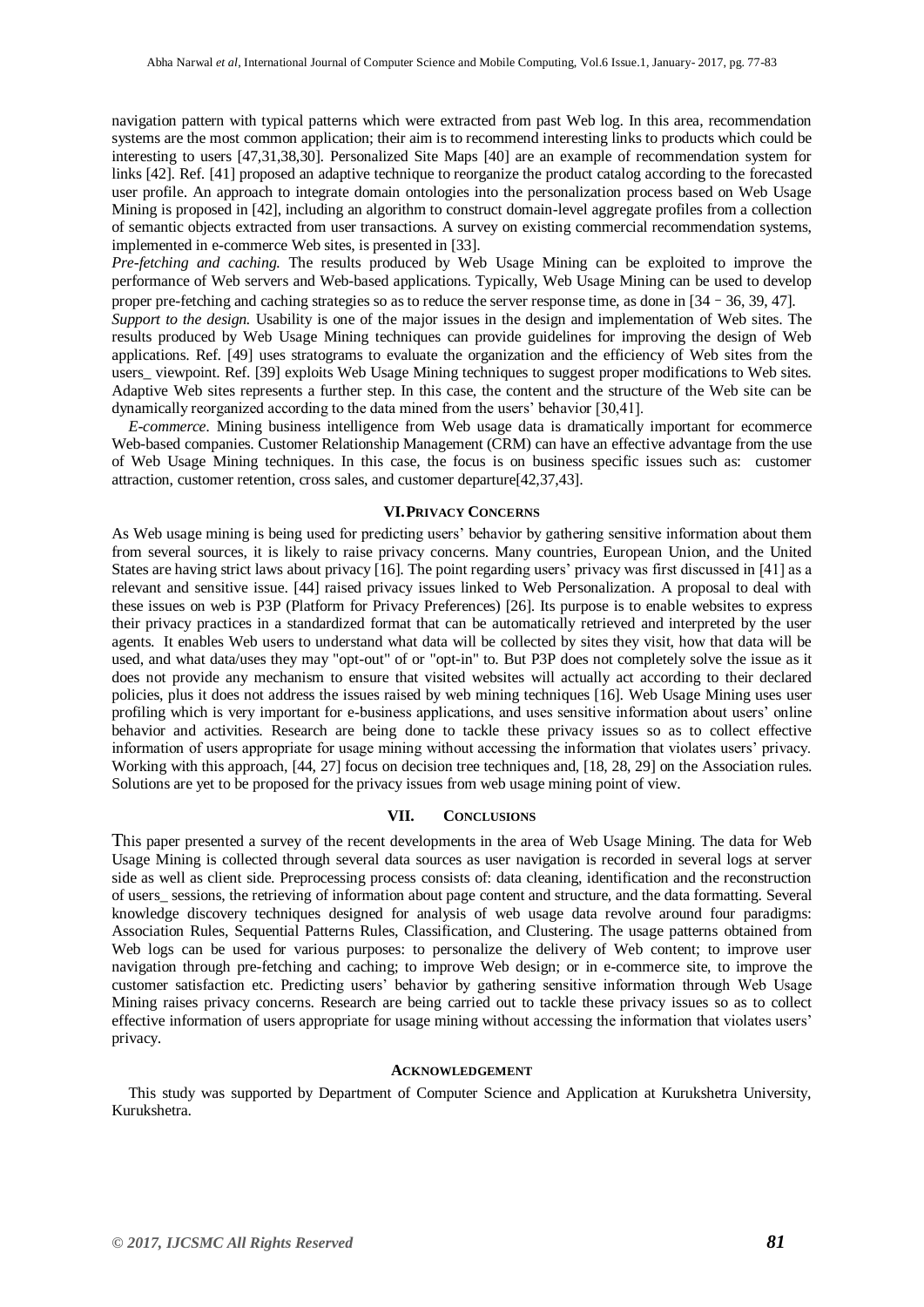### **REFERENCES**

- [1] Neha Goel, C.K.Jha, "Preprocessing Web logs: A Critical phase in Web Usage Mining", Proceedings of the International Conference on Advances in Computer Engineering and Applications (ICACEA), 2015, 672-676.
- [2] Qiqi Jiang et.al., "Using Sequence Analysis to Classify Web Usage Patterns across Websites", Proceeding of the 44th Hawaii International Conference on System Science (HICSS), 2012, 3490 – 349.
- [3] Nayana Mariya Varghese; Jomina John, "Cluster optimization for enhanced web usage mining using fuzzy logic", World Congress on Information and Communication Technologies (WICT), 2012, 947 – 951.
- [4] K. Sharma, G. Shrivastava, V. Kumar, "Web Mining: Today and Tomorrow", Proceedings of 3rd International Conference on Electronics Computer Technology (ICECT), Vol. 1, 2011, 389-393.
- [5] Cuifang Chen, "Discovery of User Preferred Access Patterns from Web Logs", Proceedings of the 8th International Conference on Fuzzy Systems and Knowledge Discovery (FSKD), Vol. 1, 2011, 409 – 413.
- [6] B. Singh, H. K. Singh, "Web Data Mining Research: A Survey", Proceedings of the IEEE International Conference on Computational Intelligence and Computing Research (ICCIC), 2010, pp. 1-10.
- [7] B. Singh, H. K. Singh, "Web Data Mining Research: A Survey", Proceeding of IEEE on Computational Intelligence and Computing Research (ICCIC), 2010, 1-10.
- [8] Manish Joshi; Pawan Lingras; Yiyu Yao; C. Bhavsar Virendrakumar, "Rough, fuzzy, interval clustering for web usage mining", Proceeding of the 10th International Conference on Intelligent Systems Design and Applications, 2010, 387 - 392.
- [9] Tasawar Hussain; Sohail Asghar; Simon Fong, "A hierarchical cluster based preprocessing methodology for Web Usage Mining", Proceedings of the 6th International Conference on Advanced Information Management and Service (IMS), 2010, 462-467.
- [10] Naseer Ahmed Sajid; Salman Zafar; Sohail Asghar, "Sequential pattern finding: A survey", Proceedings of the International Conference on Information and Emerging Technologies (ICIET), 2010, 1-6.
- [11] Lizhi Liu; Jun Liu, "Mining maximal sequential patterns with layer coded Breadth-First linked WAP-tree", Conference on Computational Intelligence and Industrial Applications (PACIIA 2009), Vol. 1, 2009, 61 - 65.
- [12] Jianxi Zhang; Peiying Zhao; Lin Shang; Lunsheng Wang, "Web usage mining based on fuzzy clustering in identifying target group", International Colloquium on Computing, Communication, Control, and Management (ISECS), Vol. 4, 2009, 209 – 212
- [13] Qingyu Zhang, Richard S. Segall, "Web Mining: A Survey of Current Research, Techniques, and software", The International Journal of Information Technology and Decision Making, Vol. 7, No. 4, (2008), pp. 683-720
- [14] Chu-Hui Lee, Yu-Hsiang Fu, "Web Usage Mining Based on Clustering of Browsing Features", Eighth International Conference on Intelligent Systems Design and Applications, Vol.1, 2008, 281-286.
- [15] K.P. Joshi, A. Joshi, Y. Yesha, "On Using a Warehouse to Analyze Web Logs", Distributed and Parallel Databases, Vol. 13, No. 2, 2006, pp. 161-180.
- [16] F.M. Facca, P.L. Lanzi, "Mining interesting knowledge from weblogs: a survey", Data and Knowledge Engineering, Vol. 53, 2005, 225-240.
- [17] S. R. Mohan, E.K. Park, Yijie Han, "Association Rule Based Data Mining Agents for Personalized Web Caching", Proceedings of the 29th Annual International Computer Software and Applications Conference (COMPSAC'05),Vol. 1, 2005, 37 – 38.
- [18] A. Evfimievski, R. Srikant, R. Agrawal, J. Gehrke, "Privacy preserving mining of association rules", Information Systems, Vol. 29, Issues 4, 2004
- [19] Ming Wu; Moon Jung Chung; H. D. K. Moonesinghe, "Parallel implementation of WAP-tree mining algorithm", Proceedings of the Tenth International Conference on Parallel and Distributed Systems(ICPADS 2004), 2004, 134 – 141
- [20] J. Pei et.al., "Mining sequential patterns by patterngrowth: the PrefixSpan Approach", IEEE transactions on Knowledge and Data Engineering, Vol.16, Issue 11, 2004, 1414 – 1429
- R. Cooley, "The use of web structure and content to identify subjectively interesting web usage patterns", ACM Transactions on Internet Technology (TOIT), Vol. 3, No. 2, 2003, 93–116.
- [22] A. Nanopoulos, M. Zakrzewicz, T. Morzy, Y. Manolopoulos, "Indexing web access-logs for pattern queries", 4th ACM CIKM International Workshop on Web Information and Data Management (WIDM'02), 2002.
- [23] B. Berendt, B. Mobasher, M. Nakagawa, M. Spiliopoulou, "The impact of site structure and user environment on session reconstruction in web usage analysis", Proceedings of the 4th WebKDD 2002 Workshop Conference on Knowledge Discovery in Databases (KDD2002), 2002.
- [24] G. Stumme, A. Hotho, B. Berendt, "Usage mining for and on the semantic web", National Science Foundation Workshop on Next Generation Data Mining, 2002.